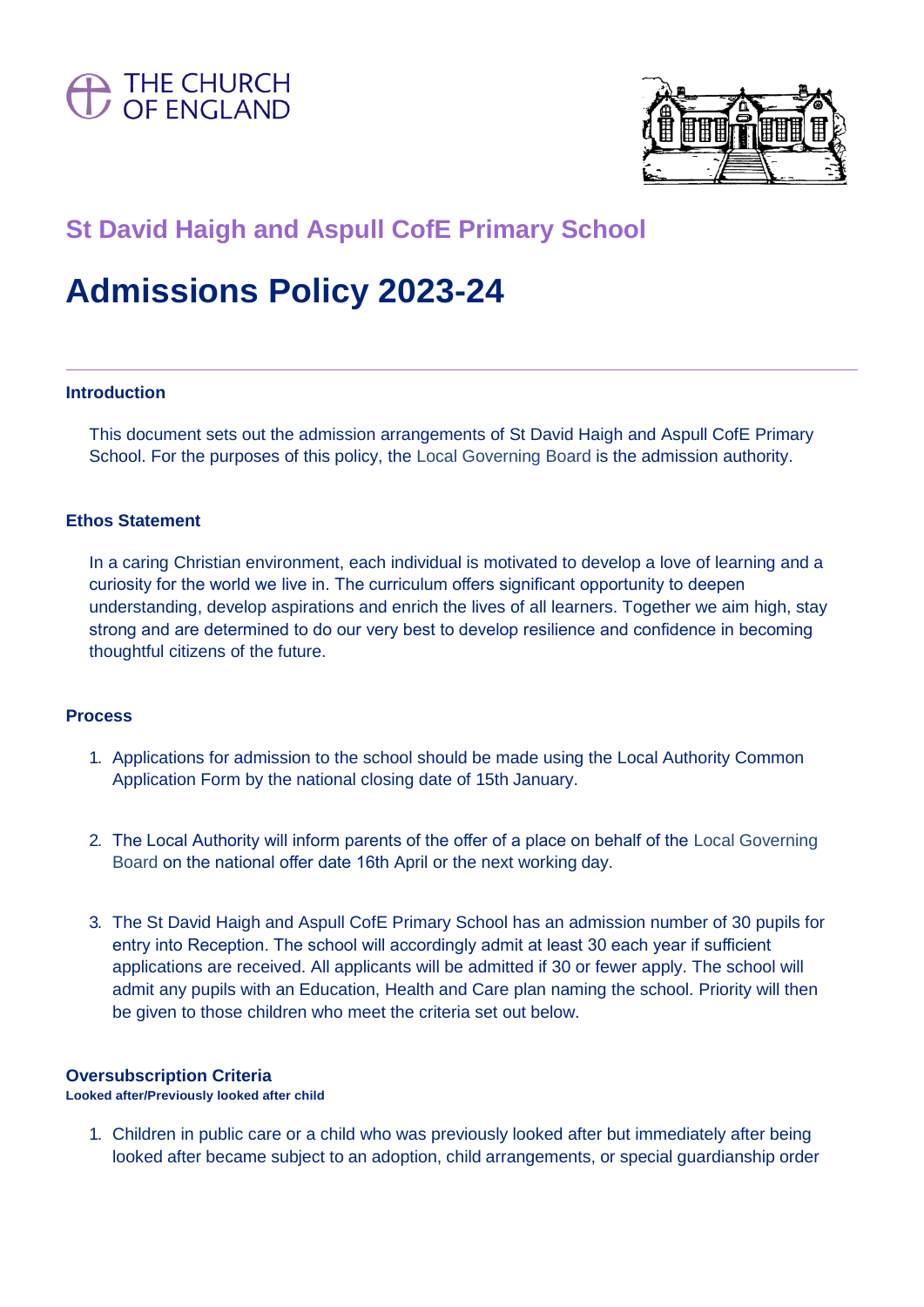## **Children in public care and previously looked after children.**

This includes any "looked after child", "previously looked after children" and any child who was previously looked after but immediately after being looked after became subject to an adoption, residence or special guardianship order. 'Looked after' means that the child was (a) in the care of a local authority, or (b) being provided with accommodation by a local authority in the exercise of their social services functions. This criteria also includes looked after children and all previously looked after children who appear (to the admission authority) to have been in state care outside of England and ceased to be in state care as a result of being adopted.

#### **Siblings**

2. Siblings of pupils attending the school during the academic year to which the child would be admitted. 'Sibling' means a natural brother or sister, a half brother or sister, a legally adopted brother or sister or half-brother or sister, a step brother or sister, or other child living in the same household who, in any of these cases, will be living with them at the same address at the date of their entry to the school.

#### **Faith based**

3. Regular attendance at public worship at St. David Haigh Church of England church.

Attendance will be established by information provided on the Supplementary Information Form completed by a member of the clergy or other designated church officer. For the purposes of these admission arrangements 'regular' means attendance at least eight times in the twelve months immediately prior to the date of application.

4. Regular attendance at public worship in any Church of England church.

Attendance will be established by information provided on the Supplementary Information Form completed by a member of the clergy or other designated church officer. For the purposes of these admission arrangements 'regular' means attendance at least eight times in the twelve months immediately prior to the date of application.

5. Regular attendance at public worship in any other Christian church.

For the purposes of these admission arrangements 'other Christian church' means a church which is Designated under the Ecumenical Relations Measure 2018, nationally by the Archbishops of Canterbury and York, or locally by the diocesan bishop, or which is a member of Churches Together in England, or affiliated to the Evangelical Alliance or a Partner Church of Affinity. The list of nationally Designated churches can be found at

[https://www.churchofengland.org/sites/default/files/2019-04/list\\_of\\_designated\\_churches\\_3\\_oct\\_](https://www.churchofengland.org/sites/default/files/2019-04/list_of_designated_churches_3_oct_18.pdf) [18.pdf.](https://www.churchofengland.org/sites/default/files/2019-04/list_of_designated_churches_3_oct_18.pdf)

Attendance will be established by information provided on the Supplementary Information Form completed by a member of the clergy or other designated church officer. For the purposes of these admission arrangements 'regular' means attendance at least eight times in the twelve months immediately prior to the date of application.

6. Practising member of any religious faith.

Membership and practice of the faith will be established by information provided on the Supplementary Information Form completed by a designated faith leader of the relevant faith eight times in the twelve months immediately prior to the date of application.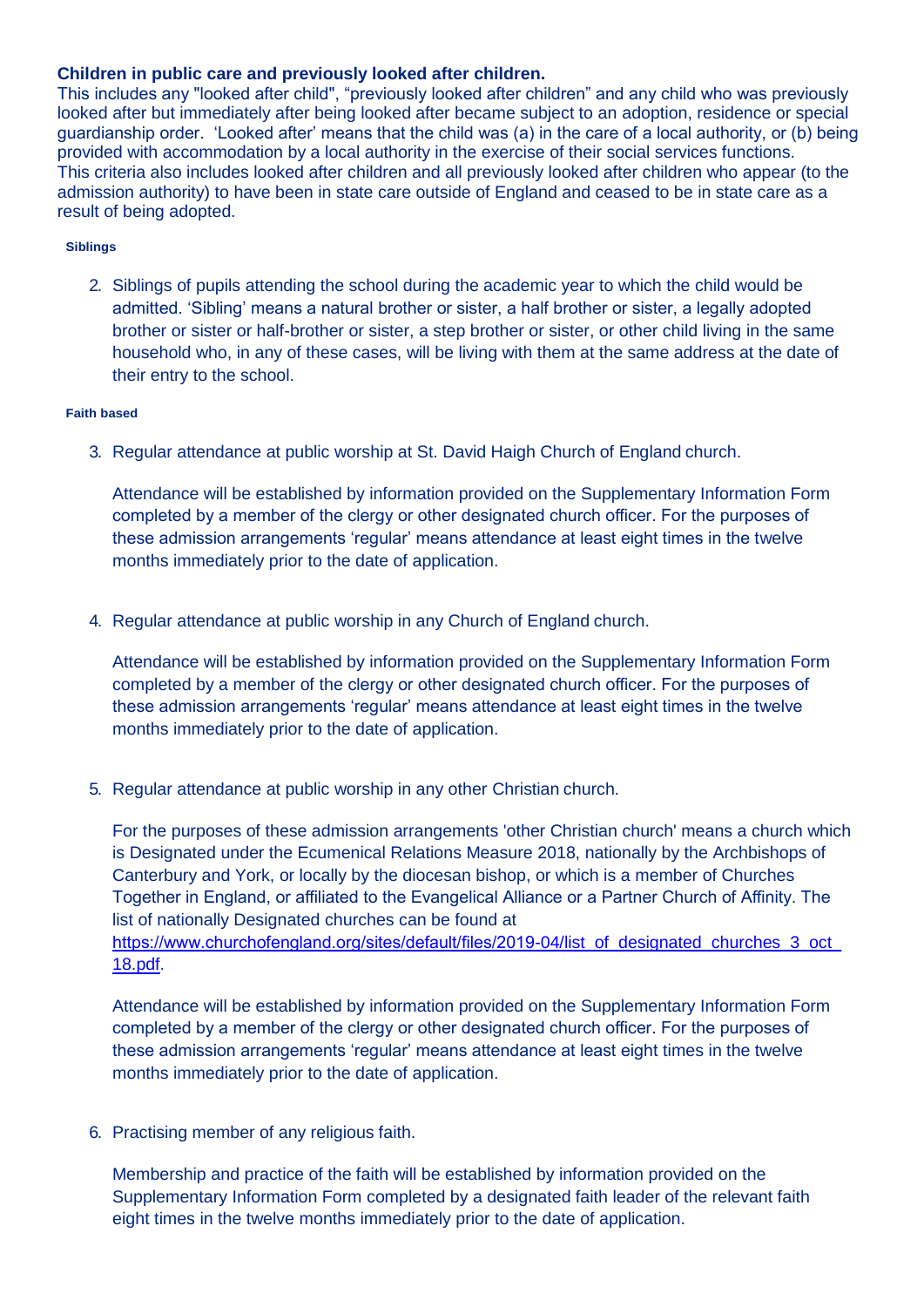In the event that during the period specified for attendance at worship the church or, in relation to those of other faiths, relevant place of worship, has been closed for public worship and has not provided alternative premises for that worship, the requirements of these admissions arrangements in relation to attendance will only apply to the period when the church, or in relation to those of other faiths, relevant place of worship, or alternative premises have been available for public worship.

#### **Distance from school**

7. Proximity to the school with those living closest to the school having priority calculated by:

Straight line – the distance will be measured in a straight line from the child's home address to the main entrance using the local authority Geographical Information System (GIS) which is based on ordnance survey.

The child's home address will be determined by:

Main residence – you must give the correct permanent home address; this is where the child and parent, or the person who has care of the child or parental responsibility, normally live.

#### **Tie-breaker**

Proximity to the school. We will measure the distance by a straight line. All straight line distances are calculated electronically using a geographical information system.

In the event that two or more children live at the same distance from the school (as can happen with families living in blocks of flats), random allocation, where supervised drawing of lots by an independent responsible person of good standing will be used to decide which child(ren) will be allocated the remaining place(s) (in accordance with 1.34 and 1.35 of the School Admissions Code).

#### **Late applications**

Applications received after the closing date and before the [Admission Authority's] admission meeting will be placed last in the criteria in which they fall unless the [Admission Authority] is satisfied that there are exceptional circumstances which reasonably prevented the application from being submitted on time. Supporting evidence, including that provided by the required Supplementary Information Form, must also be supplied by the closing date for applications, unless it is satisfied that there are exceptional circumstances which reasonably prevented it being submitted on time. In the absence of such supporting evidence, the allocation of places will be made on the basis of the application alone.

#### **In-Year admissions**

From time to time a place becomes available further up the school. The allocation of places is in accordance with the admissions criteria. Preference will be given to children moving into the area from outside the Local Authority area who do not have a school place. Evidence will need to be provided that the child has recently moved in.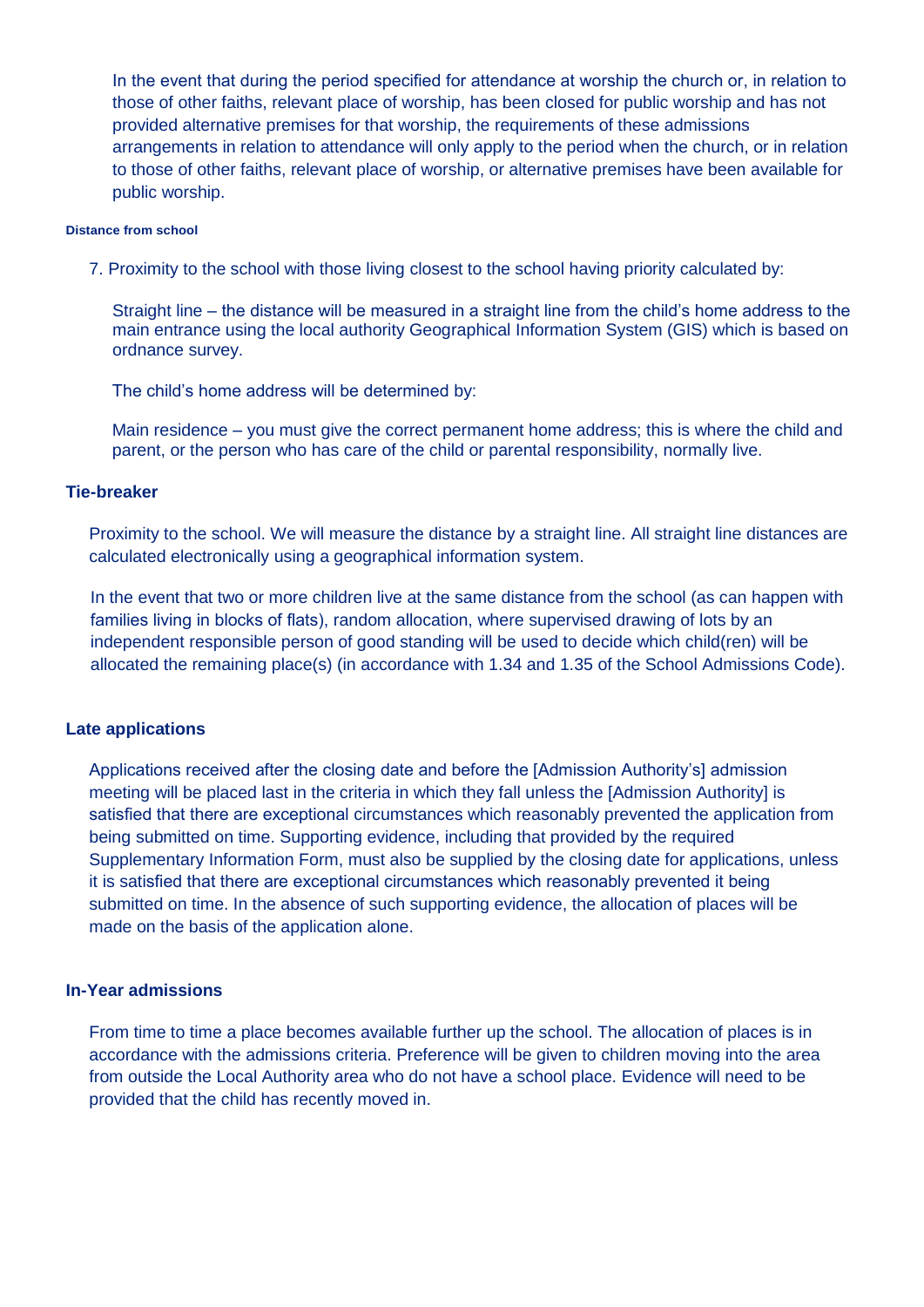# **Admission of children outside their normal age group**

Parents may request that their child is admitted to a year group outside their normal age range, for instance where the child is gifted or talented or where a child has suffered from particular social or medical issues impacting on their schooling. All such requests will be considered on their merits and either agreed or refused, on that basis. If a request is refused, the child will still be considered for admission to their normal age group.

The process for requesting such an admission is as follows: With the application, parents should request that the child is admitted to another year group (state which one), and the reasons for that request. Parents will submit any evidence in support of their case with the application, for instance from a medical practitioner, headteacher etc. Some of the evidence a parent might submit could include:

- $\circ$  information about the child's academic, social and emotional development; where
- $\circ$  relevant, their medical history and the views of a medical professional; whether
- they have previously been educated out of their normal age group; and whether
- $\circ$  they may naturally have fallen into a lower age group if it were not for being born prematurely.

The school will consider each case on its merits, taking into account the individual circumstances of the request and the child's best interests. We will also ensure the parent is aware of whether the request for admission out of age group has been agreed before final offers are made, and the reason for any refusal. Requests for admission out of the normal year group will be considered alongside other applications made at the same time.

# **Waiting Lists**

The school will operate a waiting list for each year group. Where in any year the school receives more applications for places than there are places available, a waiting list will operate until the end of the first term after the beginning of the school year. This will be maintained by the admission authority and it will be open to any parent to ask for their child's name to be placed on the waiting list, following an unsuccessful application. Children's position on the waiting list will be determined solely in accordance with the oversubscription criteria. Where places become vacant they will be allocated to children on the waiting list in accordance with the oversubscription criteria. The waiting list will be reordered in accordance with the oversubscription criteria whenever anyone is added to or leaves it.

# **Appeals Procedure**

All applicants refused a place have a right of appeal to an independent appeal panel constituted and operated in accordance with the School Admission Appeals Code. Appellants should contact Headteacher at St David Haigh and Aspull CofE Primary School at Copperas Lane, Haigh, Wigan, Lancashire, WN2 1PA within 20 days of the date of the letter refusing your child a place at the school for information on how to appeal. Information on the timetable for the appeals process is on our website at [http://www.saintdavids.wigan.sch.uk.](http://www.saintdavids.wigan.sch.uk/)